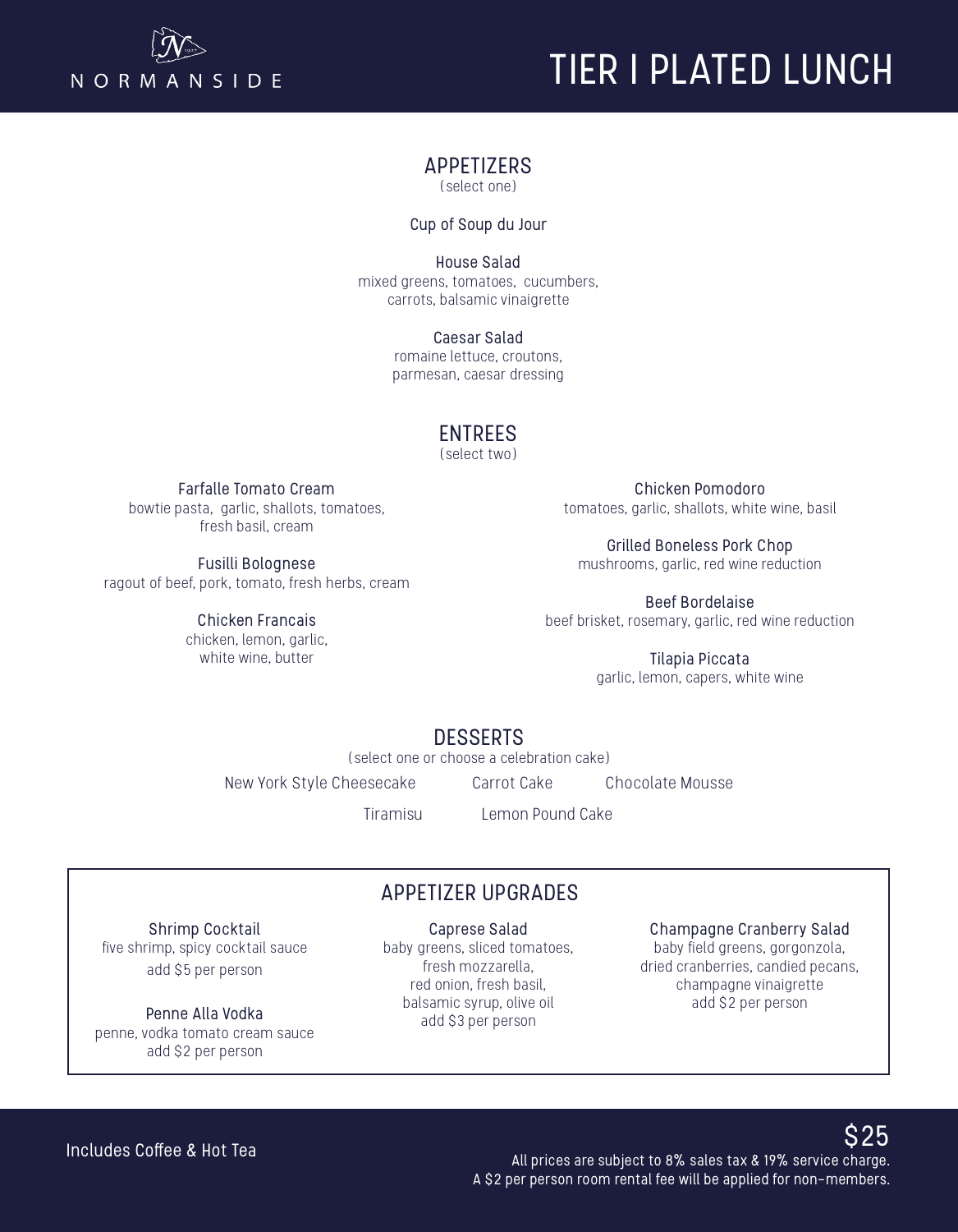

# TIER II PLATED LUN TIER II PLATED LUNCH

#### APPETIZERS

(select one)

#### Cup of Soup du Jour

House Salad mixed greens, tomatoes, cucumbers, carrots, balsamic vinaigrette

> Caesar Salad romaine lettuce, croutons, parmesan, caesar dressing

Penne Alla Vodka penne, vodka tomato cream sauce

### ENTREES

(select two)

Tortellini Carbonara cheese tortellini, pancetta, garlic, peas, cream, parmesan

Rigatoni Primavera spinach mushrooms, caramelized onions, marinara

> Pan Roasted Salmon tomato caper relish

Chicken Piccatta capers, garlic, lemon, white wine

Chicken Marsala mushrooms, artichoke hearts, red bell peppers, basil, sun dried tomato pesto

> Roasted Pork Loin red wine, garlic, rosemary

Beef Bordelaise beef brisket, rosemary, garlic, red wine reduction

Petit NY Strip 8oz NY strip steak, caramelized onions, roasted garlic

DESSERTS

(select one or choose a celebration cake)

New York Style Cheesecake Carrot Cake Chocolate Mousse

Tiramisu Lemon Pound Cake

# APPETIZER UPGRADES

Shrimp Cocktail five shrimp, spicy cocktail sauce add \$5 per person

Caprese Salad baby greens, sliced tomatoes, fresh mozzarella, red onion, fresh basil, balsamic syrup, olive oil add \$3 per person

Champagne Cranberry Salad baby field greens, gorgonzola, dried cranberries, candied pecans, champagne vinaigrette add \$2 per person

#### Includes Coffee & Hot Tea

 $$29$  All prices are subject to 8% sales tax & 19% service charge. A \$2 per person room rental fee will be applied for non-members.